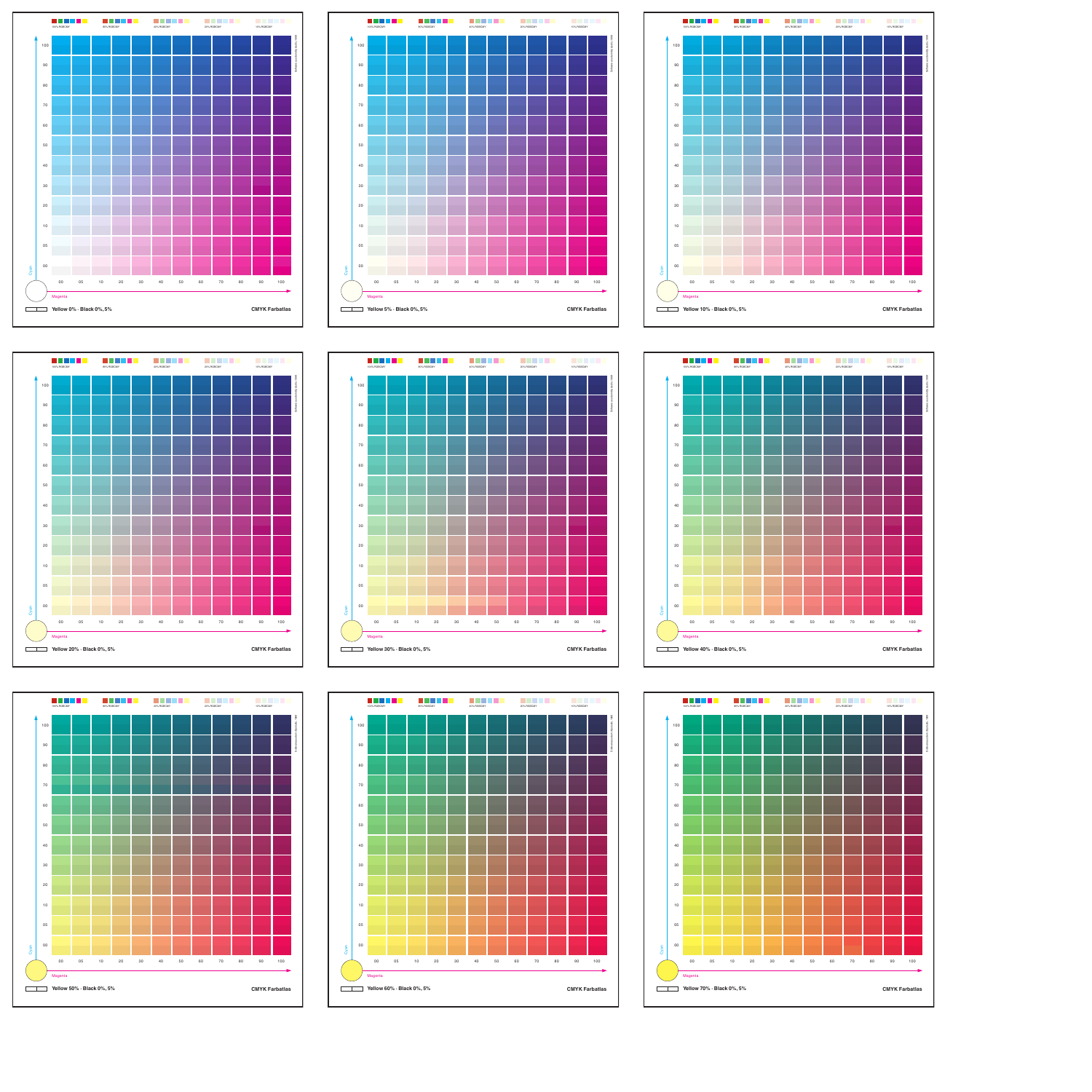







![](_page_1_Figure_4.jpeg)

![](_page_1_Figure_5.jpeg)

![](_page_1_Figure_6.jpeg)

![](_page_1_Figure_7.jpeg)

![](_page_1_Figure_8.jpeg)

![](_page_1_Figure_9.jpeg)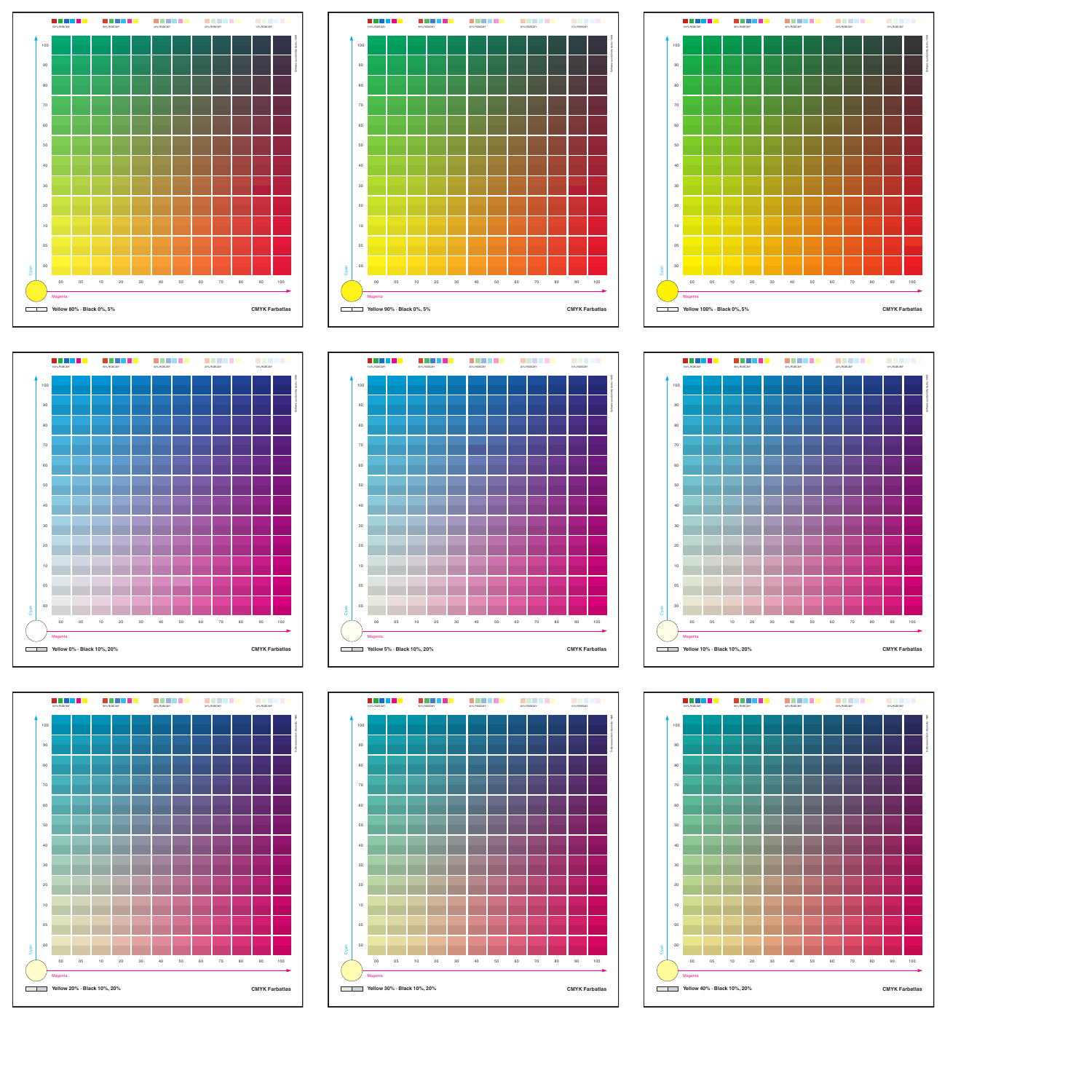![](_page_2_Figure_0.jpeg)

![](_page_2_Figure_1.jpeg)

![](_page_2_Figure_2.jpeg)

![](_page_2_Figure_3.jpeg)

![](_page_2_Figure_4.jpeg)

![](_page_2_Figure_6.jpeg)

![](_page_2_Figure_5.jpeg)

![](_page_2_Figure_7.jpeg)

![](_page_2_Figure_8.jpeg)

![](_page_2_Figure_9.jpeg)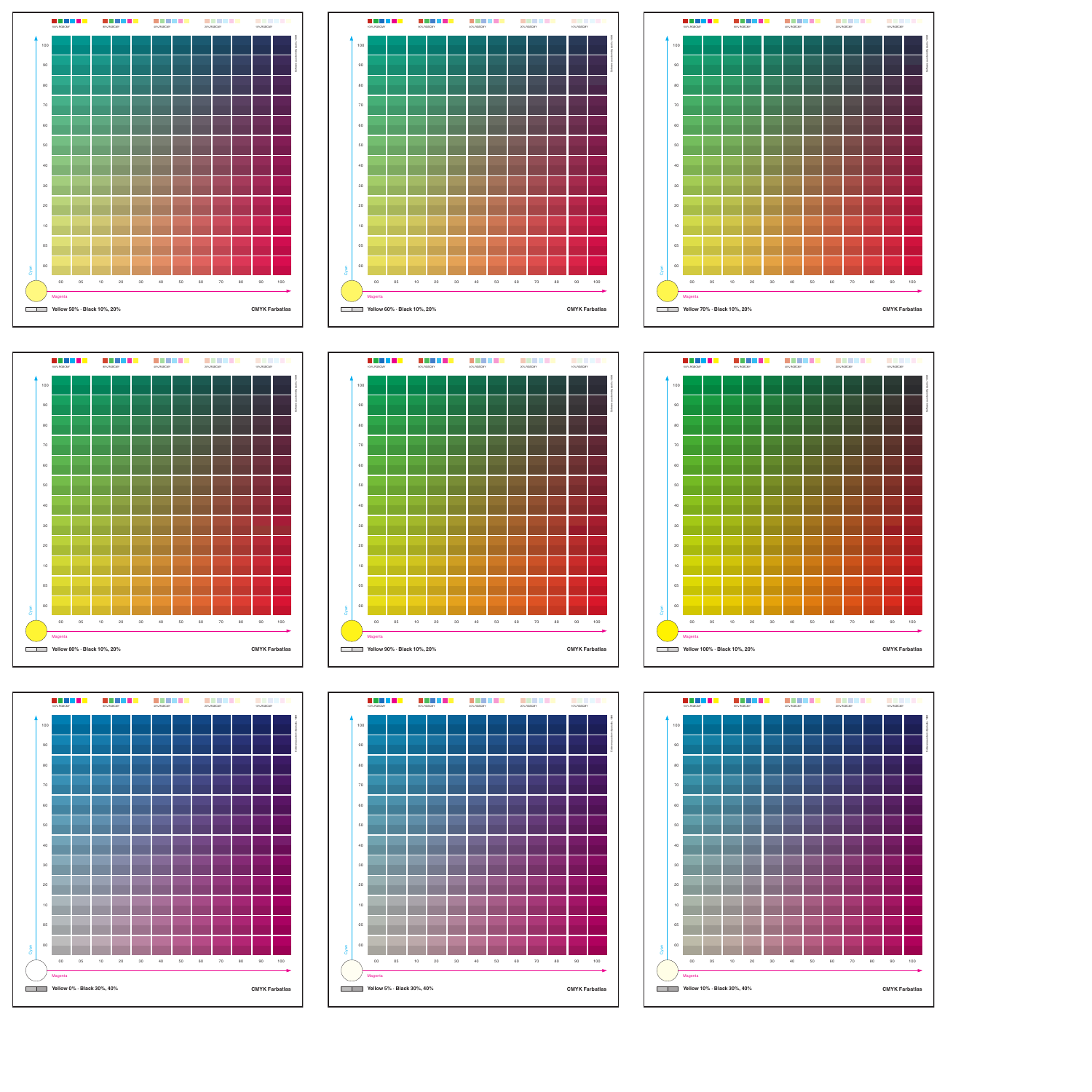![](_page_3_Figure_0.jpeg)

![](_page_3_Figure_1.jpeg)

![](_page_3_Figure_2.jpeg)

![](_page_3_Figure_3.jpeg)

![](_page_3_Figure_4.jpeg)

![](_page_3_Figure_5.jpeg)

![](_page_3_Figure_6.jpeg)

![](_page_3_Figure_7.jpeg)

![](_page_3_Figure_8.jpeg)

![](_page_3_Figure_9.jpeg)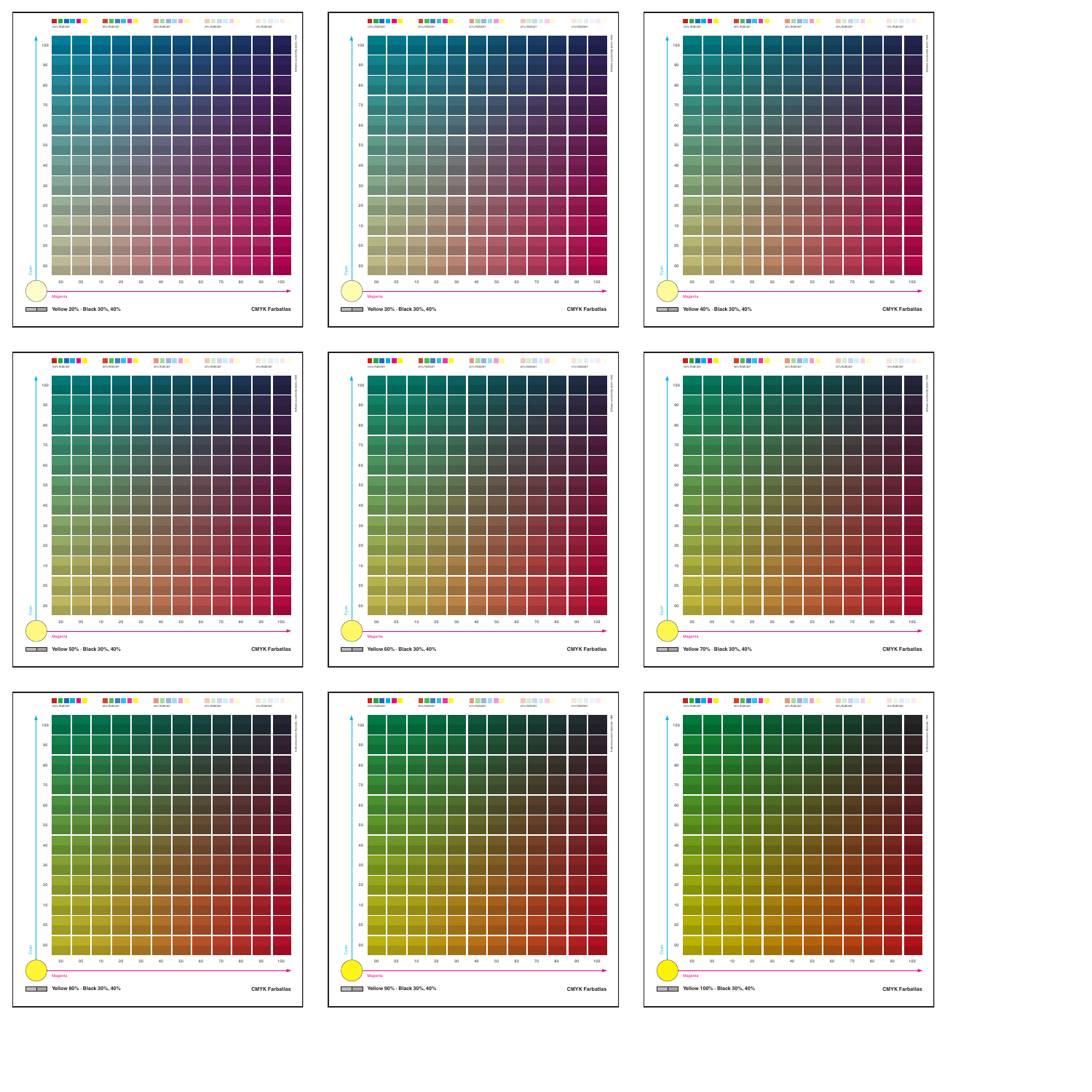![](_page_4_Figure_0.jpeg)

![](_page_4_Figure_1.jpeg)

![](_page_4_Figure_2.jpeg)

![](_page_4_Figure_3.jpeg)

![](_page_4_Figure_4.jpeg)

![](_page_4_Figure_6.jpeg)

![](_page_4_Figure_5.jpeg)

![](_page_4_Figure_7.jpeg)

![](_page_4_Figure_8.jpeg)

![](_page_4_Figure_9.jpeg)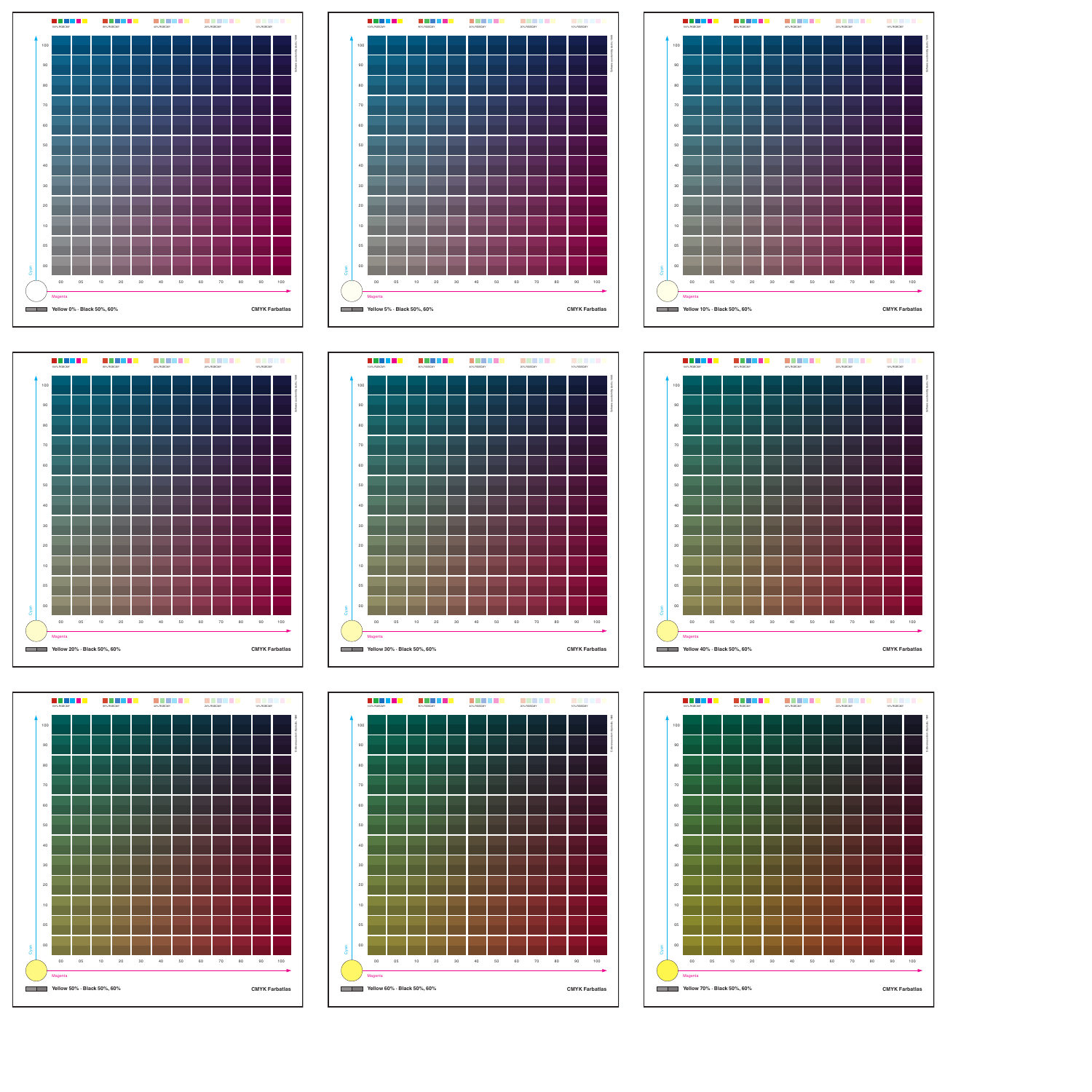![](_page_5_Figure_0.jpeg)

![](_page_5_Figure_1.jpeg)

![](_page_5_Figure_2.jpeg)

![](_page_5_Figure_3.jpeg)

![](_page_5_Figure_4.jpeg)

![](_page_5_Figure_6.jpeg)

![](_page_5_Figure_5.jpeg)

![](_page_5_Figure_7.jpeg)

![](_page_5_Figure_9.jpeg)

![](_page_5_Figure_8.jpeg)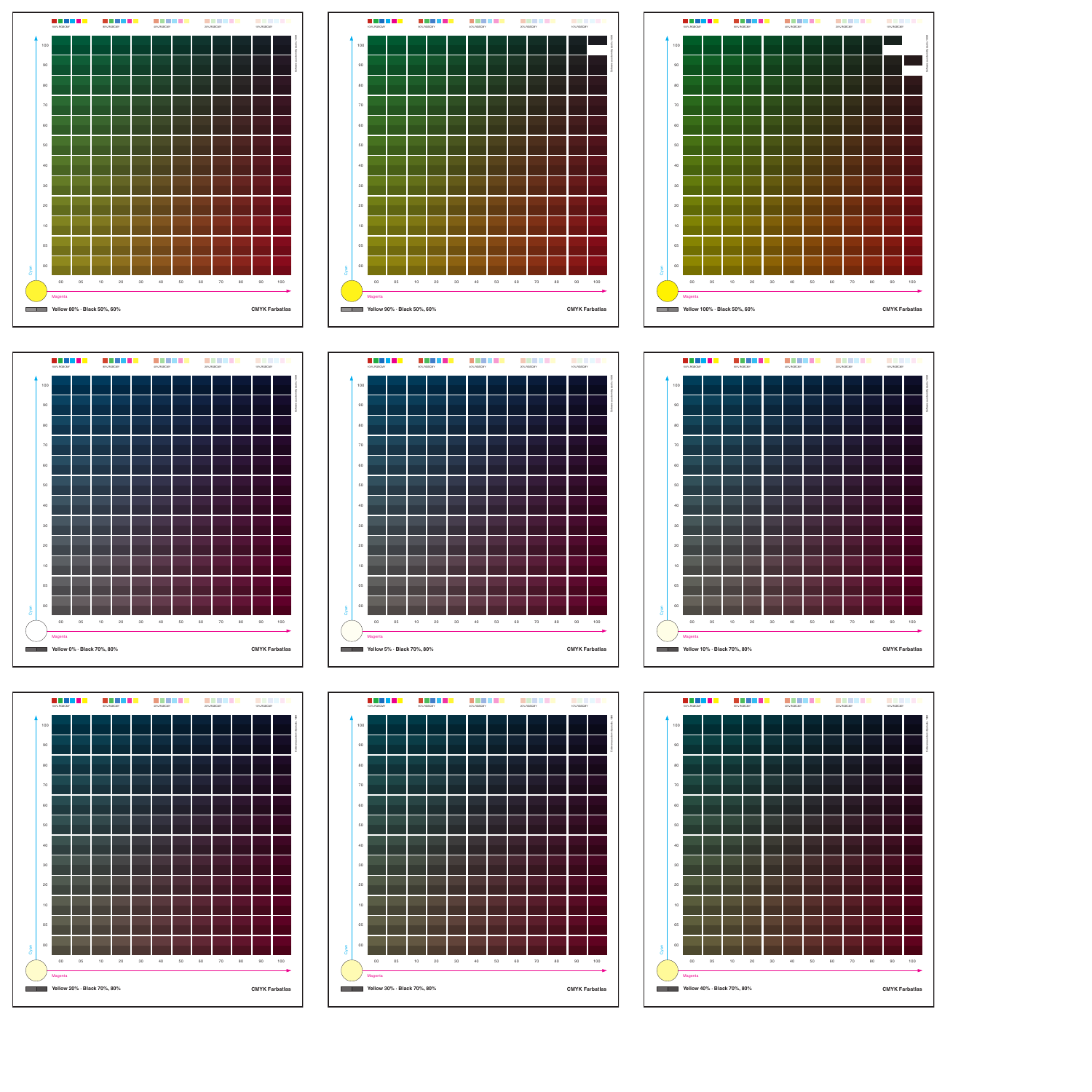![](_page_6_Figure_0.jpeg)

![](_page_6_Figure_1.jpeg)

![](_page_6_Figure_2.jpeg)

![](_page_6_Figure_3.jpeg)

![](_page_6_Figure_4.jpeg)

![](_page_6_Figure_5.jpeg)

![](_page_6_Figure_6.jpeg)

![](_page_6_Figure_7.jpeg)

![](_page_6_Figure_8.jpeg)